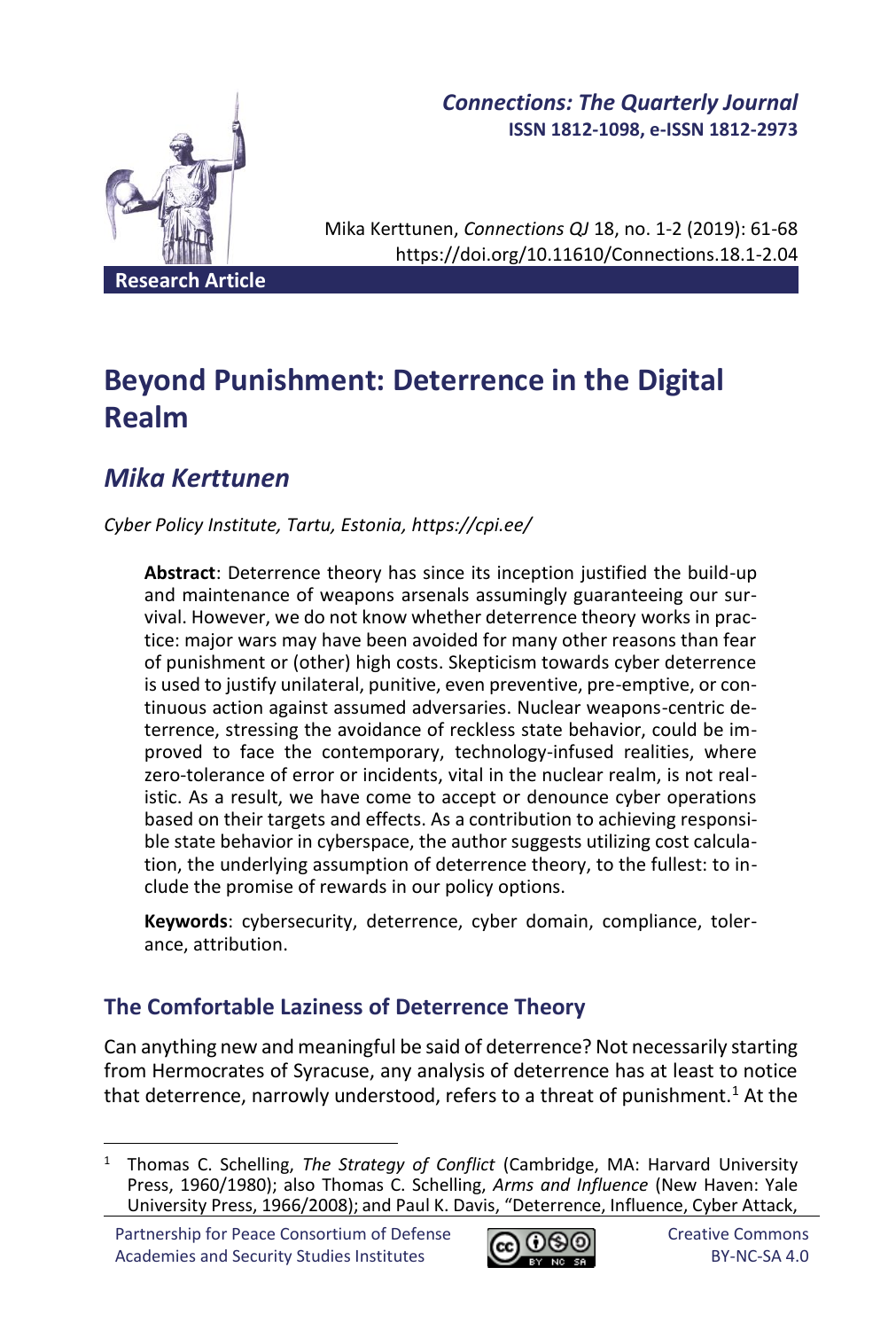same, it should be noted that a wider reading acknowledges two aspects of deterrence: punishment and denial. Moreover, it is appropriate to table the latest interpretation, specially tailored for cyber affairs, which adds in the aspects of entanglement and normative taboos.<sup>2</sup>

Intellectual analysis starts with references to the logic of deterrence. Firstly, that at the core lies the pure assumed logic, or law, of economics. A rational actor is a calculative creation who knows what to choose: a lower cost (Formula 1).

*Cost of compliance < Cost of non-compliance*

Formula 1. The pure economic logic of being deterred. (author's compilation)

Regardless of what is assumed to cause the deterring effect—abstaining from thought behavior: pain, failure, rewards, accumulation of costs, or shame—the theory, or the theories, assumes the adversary being belligerent, but, despite that, to act rationally, basing his or her decision-making on calculation, weighing the totality of potential while considering the likely costs and gains.<sup>3</sup> Secondly, it does not hurt to mention Schelling's fundamental thesis of the bargaining power of *harm versus no harm*:

But suffering requires a victim that can feel pain or has something to lose. To inflict suffering gains nothing and saves nothing directly; it can only make people behave to avoid it. The only purpose ... must be to influence somebody's behavior, to coerce his decision or choice. To be coercive, violence has to be anticipated. And it has to be avoidable by accommodation. The power to hurt is bargaining power. To exploit it is diplomacy – vicious diplomacy, but diplomacy.<sup>4</sup>

Finally, one has to acknowledge the limitations of deterrence. Deterrence theory—and most importantly, its credibility—assumes resemblance between the imposed threats, the values of the adversary, and the anticipated rational behavior. Deterrence, as a principal political commitment, is absolute, yet reallife choices and the operationalization of deterrence call for challenging value

and Cyber War," *New York University Journal of International Law and Politics* 47, no. 2 (Winter 2014): 327-355. For Hermocrates of Syracuse, see Thucydides, trans. Martin Hammond, *The Peloponnesian War* (Oxford: Oxford University Press, 2009).

<sup>2</sup> Joseph S. Nye, Jr., "Deterrence and Dissuasion in Cyberspace," *International Security* 41, no. 3 (Winter 2016/2017): 44–71, https://doi.org/10.1162/ISEC\_a\_00266.

<sup>3</sup> Glenn H. Snyder, *Deterrence and Defense: Toward a Theory of National Security* (Princeton: Princeton University Press, 1961).

<sup>4</sup> Schelling, *Arms and Influence*, 2.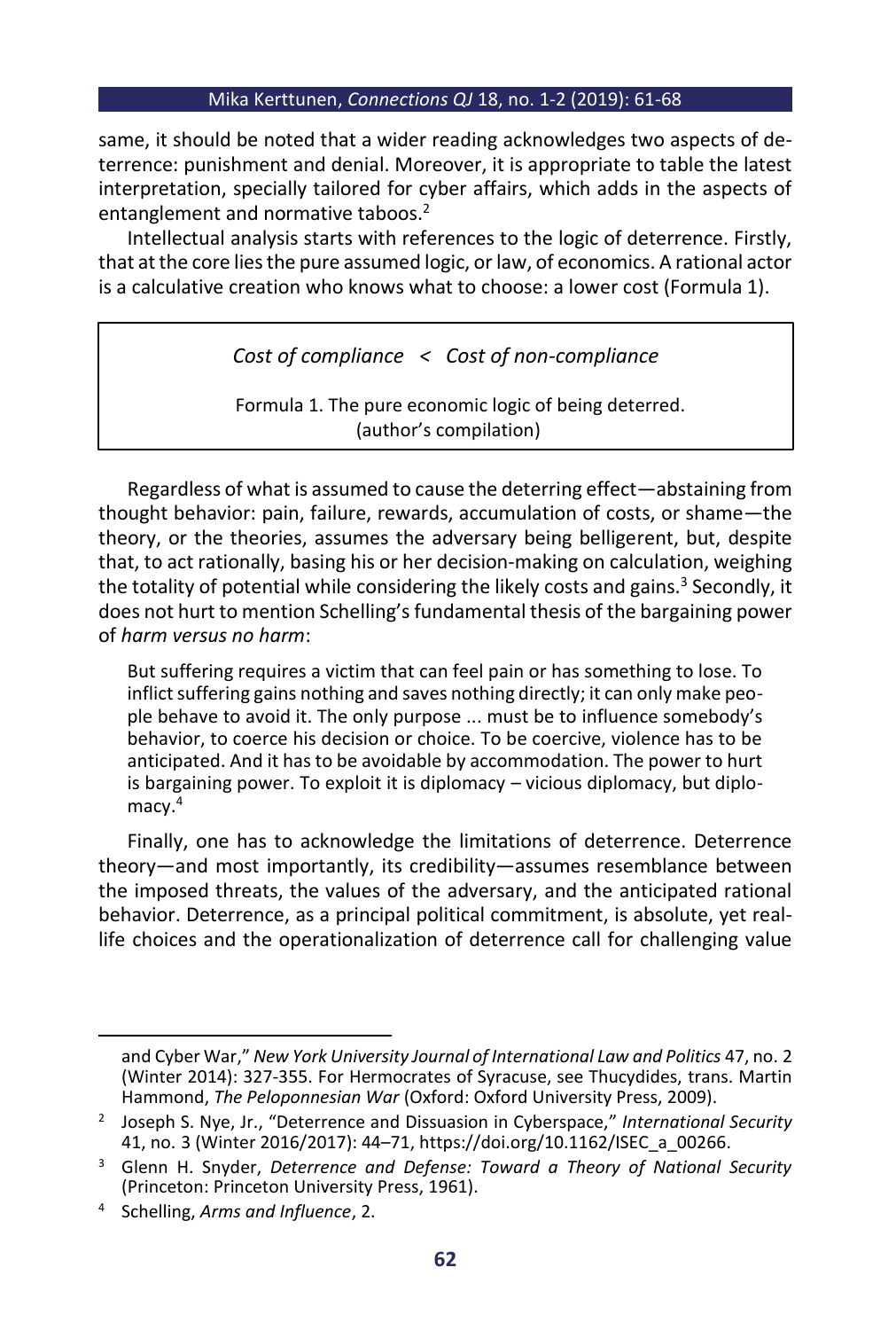choices.<sup>5</sup> How much, for example, harm, cost, or pain is needed, and what constitutes cost, pain, or shame?

And how does the Other know of our capacity and of the calculations we have taken on his/her behalf? Communication is imperfect, and perfect understanding impossible. Moreover, there is an asymmetry of information. For example, while it is safe to assume that the attacker has fairly sufficient knowledge of the targeted cyber system and the values associated with it, the defender is not necessarily aware of the attacker's identity or strategy or payoffs. Moreover, the cyber defender may be forced to act only at certain points in time, while the cyber attacker is free to become active at any time. This is emblematic of the dilemma between *discrete time* for one player and *continuous time* for the other.<sup>6</sup>

Regarding cyberspace, it is appropriate to notice that deterrence in cyberspace is challenging or does not function at all. The very fact of malicious cyber operations taking place is hard to establish. Further evidence comes from the stealthy, speedy, or non-attributable nature of cyber activities, which often are conducted by non-state actors, or that there are no appropriate means or political-legal frameworks to punish the cyber-perpetrators.

In fact, the very claim that deterrence functions cannot be verified or falsified. The very deterring effect is a cognitive one. Deterrence theory, albeit often loaded with calculations, cannot explain or predict any behavior; at best, it is *an*  ideal or hypothetical set of facts, principles, or circumstance, or simply, an ab*stract thought*. 7

Accordingly, the study of deterrence has become studies of certain elements considered to be essential in the established canon of deterrence. Moreover, skepticism towards cyber deterrence is used to justify unilateral, punitive, even preventive, pre-emptive, or continuous action: since deterrence does not work in cyberspace, it is responsible for taking action and causing costly effects to the alleged Other, especially as there is no threat of annihilation by retaliation. This

<sup>5</sup> Andrew Radin, *Hybrid Warfare in the Baltics: Threats and Potential Responses* (Santa Monica, CA: RAND, 2017), 21–22, https://www.rand.org/content/dam/rand/pubs/ research\_reports/RR1500/RR1577/RAND\_RR1577.pdf; Andrew Higgins, "Two Border Cities Share Russian History – and a Sharp European Divide," *The New York Times*, No-2017, https://www.nytimes.com/2017/11/09/world/europe/narvaestonia-ivangorod-russia.html.

<sup>6</sup> Kien C. Nguyen, Tansu Alpcan, and Tamer Basar, "Security Games with Incomplete Information," in *Proceedings of the 2009 IEEE International Conference on Communications*, 14-18 June 2009, Dresden, Germany, https://doi.org/10.1109/ICC. 2009.5199443 (studying the game theory of security games and discrete time); Stefan Rass, Sandra König, and Stefan Schauer, "Defending Against Advanced Persistent Threats Using Game-Theory," *PLoS ONE* 12, no. 1 (2017), https://doi.org/ 10.1371/journal.pone.0168675.

<sup>7</sup> *Merriam-Webster English Dictionary.*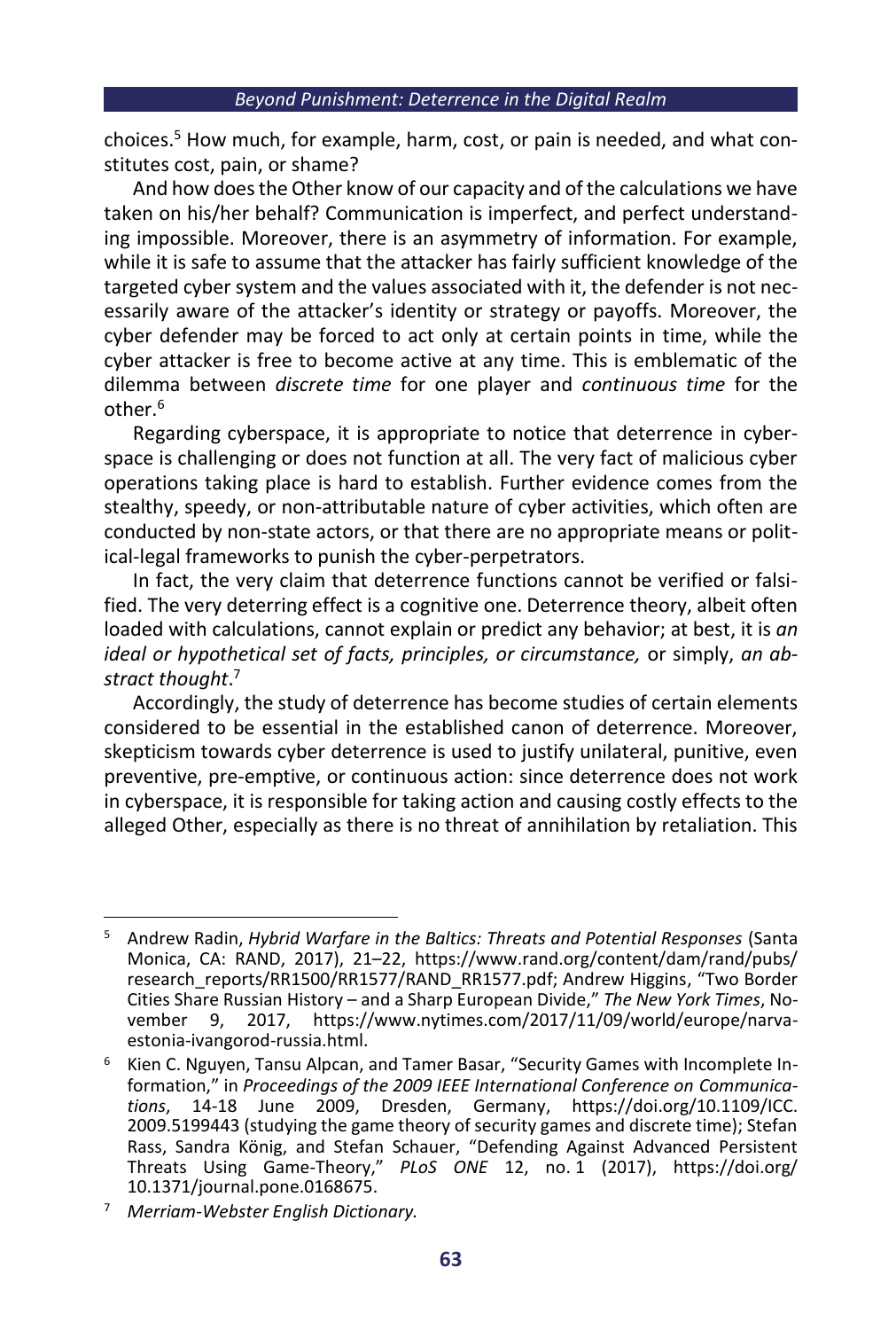belief is based on a limited understanding of cyber deterrence. Despite its narrow, formal correctness, it is dangerously wrong.<sup>8</sup>

We simply do not know if deterrence actually works or not. This uncertainty, together with the fact, claim, or assumption that with the cyber condition we have entered at least partially a new operating environment, calls for a new narrative of deterrence.

## **A New Narrative of Deterrence: Four Claims**

## *Changed Context*

Although the logic of deterrence could be traced to general and ancient human behavior, the genealogy of deterrence theory is conditioned by the bipolar Cold War. Then the double-intent of the two superpowers can be said to have sufficient power to destroy the other while ensuring the survival of human life on the planet. The concept of deterrence allowed to justify the former and to assure of the latter.

Nuclear weapons and the superpower ability to destroy the planet has not disappeared. Yet, the conditions and the context of cyber deterrence are different. Whereas previously deterrence stressed the avoidance of reckless state behavior, the contemporary cyber discourse focuses on responsible state behavior. Deterrence, as we have come to know it, does not seem appropriate or credible.

## *Wider Tolerance*

Moreover, whether in the nuclear setting, in the Cold War and now, the culture of zero tolerance prevailed. Failures of deterrence, at least in the purest sense, would have been unacceptable. A nuclear or any major military attack would have been met by countermoves, even retaliation, when everything had already been lost.

In cyber affairs, nobody could live with zero tolerance. Information and communications systems are inherently vulnerable, prone to technical incidents or human errors, let alone deliberate attacks. In fact, if during the Cold War superpower military confrontation was acceptable in the global periphery—Asia, Africa, and Latin America—we have now come to have three *de facto* layers of acceptance of cyber operations.

Readily accepted are operations conducted by intelligence agencies, security and law enforcement organs and armed forces against universally recognized extremist, terrorist or criminal organizations since, fo example, the United Nations Security Council (UNSC) Resolution 1373 (2001) determines all forms of ter-

<sup>8</sup> Similarly wrong is to uncritically assume that cyber activities are invisible, fast and nonattributable. Any analysis beyond airport literature can notice the tangible effects and the months and years of preparation of cyber-attacks, and the official attributions made to state and non-state actors. The speed of light, as well as the speed of a bullet or a fighter plane, are very poor indicators to inform of the speed of an attack, operation or campaign.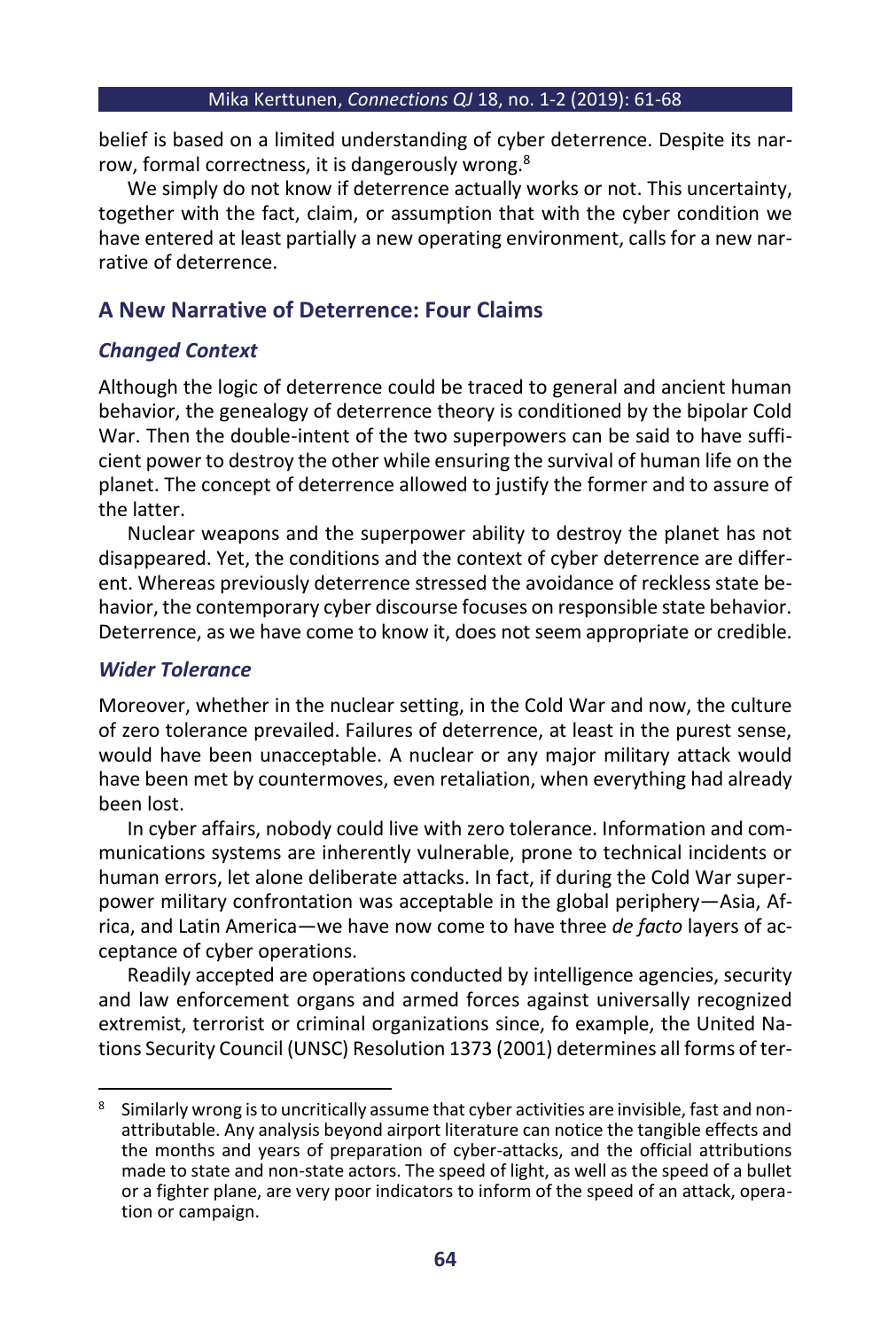#### *Beyond Punishment: Deterrence in the Digital Realm*

rorism as constituting a threat to international peace and security. Therefore, it is relatively easy for the international community to accept, even hail, the US offensive military cyber operations against the "Islamic State." On the other hand, state cyber operations within existing dyadic conflicts or against lower value targets, hypocritical or not, are contingently accepted. For example, Israeli cyber operations against the Syrian government, or Hezbollah, do not trigger international objections beyond the usual – but the US ones against the very same targets would. The alleged Dutch intelligence agency operation infiltrating to Moscow State University systems<sup>9</sup> did not make any waves, maybe because states are reluctant to problematize intelligence activities they all are conducting, and maybe because the target of the operation was (said to be) a Russian origin cyber-criminal grouping. Operations which seem to be unacceptable are ones that properly jeopardize the international order or national security. Therefore, operations such as the 2016 infiltration into the Democratic National Congress servers and exfiltration of data or the 2017 attempt to hack the Organisation for the Prohibition of Chemical Weapons are considered dangerous and irresponsible, receiving wide international condemnation.

Obviously, this factual tolerance of cyber operations challenges the established logic of deterrence: they are incompatible. The very absence of any serious cyber operation rather witnesses either of states' inability or their caution to conduct such effect-creating and profound operations in peacetime than of deterrence. Yet, the practice of cyber operations by exploiting the thresholds of use of force and armed attack challenge international law and, most seriously, the rule of law many of the keen operations verbally are endorsing.

## *More Approaches*

Conceptually, and borrowing from ancient Chinese thinking, deterrence by punishment is a negative approach and deterrence by denial – a neutral one. As we are being told, the former seeks actively to reduce the bad actor's values, and the latter denies any increase in those values. If the rational man's calculative logic is correct, as it is assumed, then offering rewards should also deter an actor from taking action he would otherwise take – positive deterrence: deterrence by benefits.

Such benefits can be created in several ways. Mirroring the concept of deterrence by punishment, deterrence by benefits could reward certain behavior of states. Taking into account the concept of deterrence by denial, it could feature the development of infrastructure, cooperation models, exchange of know-how, or the setting of plurilateral, sub-regional, or other common goals that leverage the economic and social benefits of information and communication technologies. Benefits can also be achieved, in the context of entanglement, as a result

Rick Noack, "The Dutch Were a Secret U.S. Ally in War against Russian Hackers, Local Media Reveal," *The Washington Post*, January 26, 2018, www.washingtonpost.com/ news/worldviews/wp/2018/01/26/dutch-media-reveal-country-to-be-secret-u-sally-in-war-against-russian-hackers/.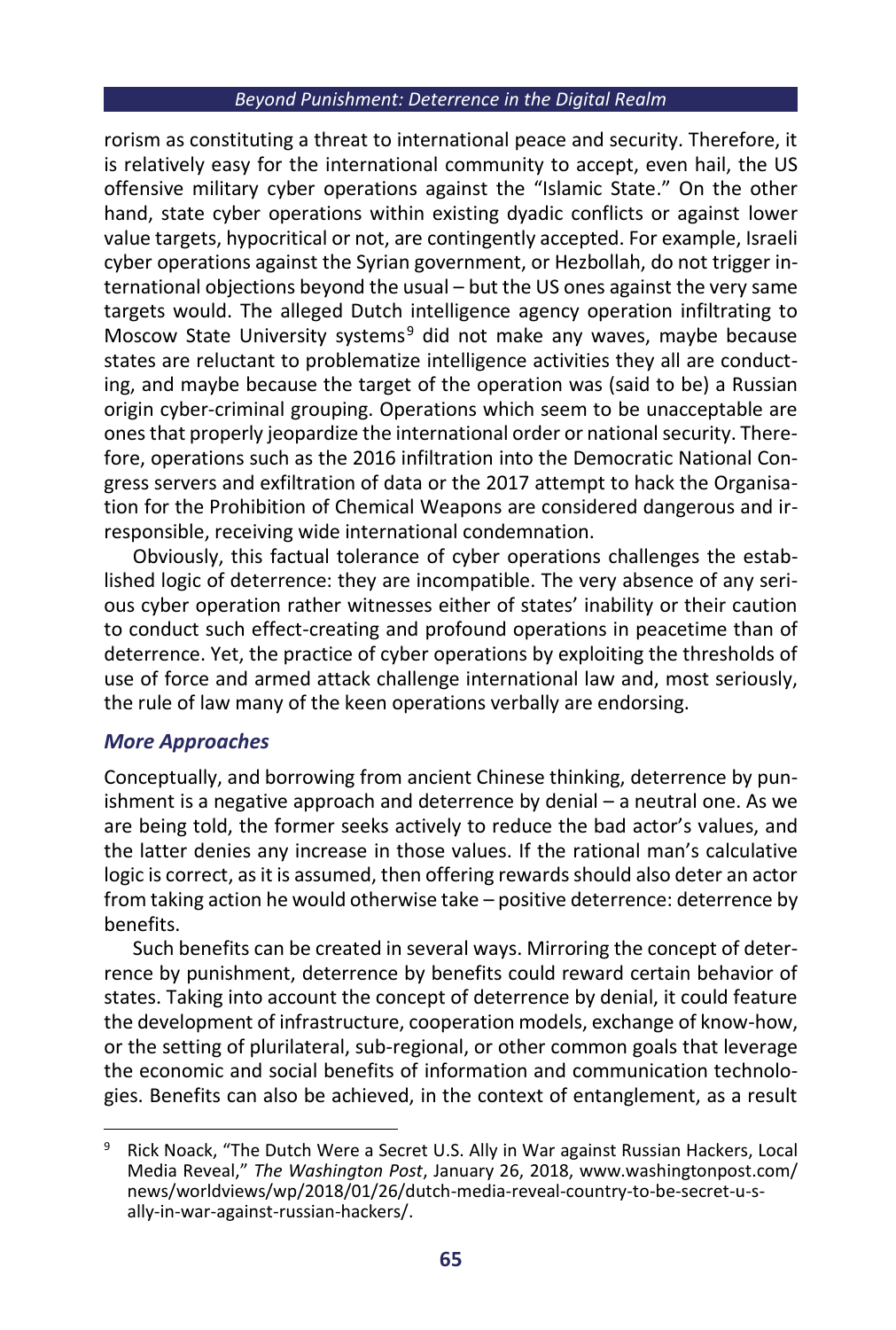of reduced expenditure and optimization of costs by way of joint reduction of cyber risk. Furthermore, the anticipated benefits could be improved reputation, ranking in relevant international venues or assessments, or acknowledged leadership in international processes. Compared to the normative taboo and the zero-tolerance tools, deterrence by benefits would emphasize maximizing common benefits and therefore full support and universal acceptance/endorsement of certain behavior.

It is further hypothesized that the classical theory of deterrence no longer satisfies states' political ambitions sufficiently. Especially in Europe, there is a strong hesitation towards hard-security deterrents, including sanctions and countermeasures imposed under, and especially in the outskirts of international law. Instead, states are increasingly interested in economic and social incentives behind the behavior of their counterparts.

A key criticism towards deterrence by punishment is the fact that wherever punishment becomes actionable, deterrence has, by definition, failed. Accordingly, in the case of benefits, the anticipatory and preventive nature of deterrence is maximized. It can also be argued that deterrence by benefits maximizes reciprocity and, therefore, promises the widest possible platform of shared interests and universal acceptance of certain behavioral modalities. By enhancing the study of changing the calculus of malicious or hostile acts, states could increase the return of security investments. It is presumed that a reduced margin of politico-military risk also lowers forced defense and military expenditure while adding to the social and economic budget that creates resilience and strengthens the information society.

Investments into resilience and good security practices, in turn, are likely to significantly increase the cost of bad behavior, therefore creating additional denial thresholds. In this context, resilience as an actor-neutral measure is emphasized and promoted.

## *Nuanced Tools*

States or groups of states should thus look beyond sanctions, or the negative aspects more generally. Indeed, we should recognize how well resilience as implicit deterrence by denial works: the number of effect-creating cyber operations is very small, especially compared to cybercrime and common talk of cyberwar being waged.<sup>10</sup> Actually, the very extent of cybercrime testifies of the insufficient governmental and organization investments in the capacity needed to deny cybercriminals from achieving their objectives. Moreover, national and international cybersecurity policies should incorporate positive agendas with rewards.

<sup>10</sup> Eneken Tikk, Kristine Hovhannisyan, Mika Kerttunen, and Mirva Salminen, *Cyber Conflict Fact Book: Effect-Creating State-on-State Cyber Operations* (Jyväskylä: Cyber Policy Institute, 2019). This analysis is based on the publicly known state cyber operations the Council of Foreign Relations "Cyber Operations Tracker" and other databases had gathered.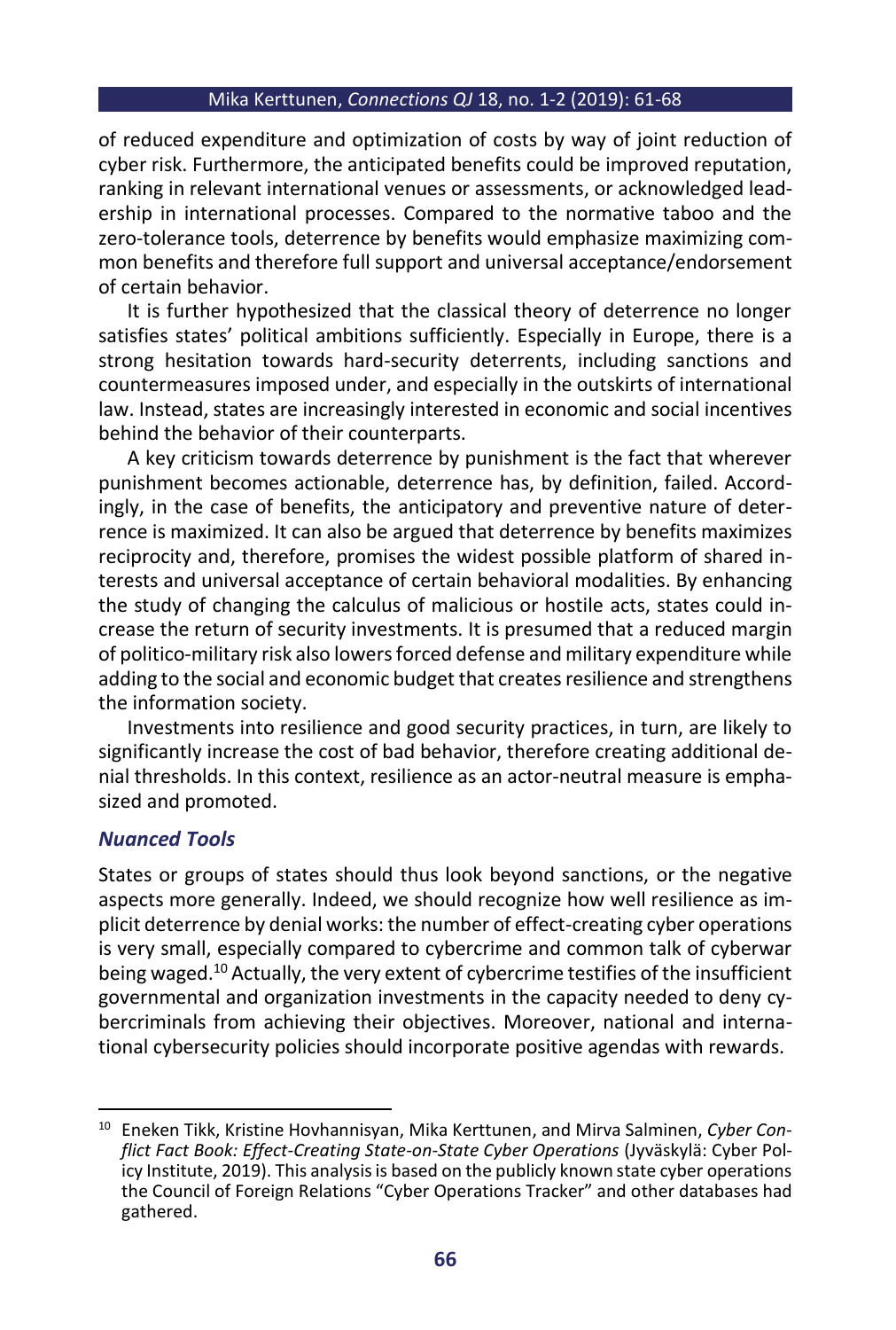#### *Beyond Punishment: Deterrence in the Digital Realm*

## **Conclusion**

As we have come to know, deterrence is a cumbersome and inappropriate tool to understand the cyber realm. The conditions of the cyber condition and the new genealogy of deterrence are different from and far more nuanced than those of the nuclear setting.

As technological, political, and societal parameters and premises are different; therefore, the conclusion is too. Cyber deterrence to function as a cybernetic steering mechanism of state behavior needs paradoxically be built on the acceptance of error and incidents as well as low-intensity attacks. This acceptance draws lines between tolerable and intolerable. We, the West, have to ensure that the standards of responsible state behavior become as high as possible. Our eagerness to exploit our technological supremacy and conduct cyber operations should not undermine the rule of law and higher moral ground. Since deterring an actor is both theoretically questionable and, in the cyber realm, practically not feasible, sanctions of all kinds are to create state practice and boundaries of responsible/irresponsible state behavior.

Managing the new setting of uncertainty, blurred lines of responsibility, the many thresholds, and the many actors cannot solely rely on the black-or-white logic of the negative, i.e. punishment. Resilience should replace punishment and caution brinkmanship in our strategic lexicon. Robust (national) resilience as threat-neutral and de-escalatory is also better suited to accommodate unpredictability, a feature particularly relevant to the cyber context, than deterrence, or persistent engagement for that matter. The success of the dominating risk and threat (actor) based approaches, or both deterrence and persistent engagement, being conditioned by the accuracy of the (pre-) assessments is in itself too risky.<sup>11</sup> The West has to incentivize responsible behavior in cyberspace. Resilience and rewards coupled together create a powerful and peaceful policy option no other state or group of state can offer. The negative alone is insufficient.

Thus, in the new formula (Formula 2 below) of being deterred the law of economics still rules, but costs are replaced by rewards.

<sup>&</sup>lt;sup>11</sup> Gerard de Vries, Imrat Verhoeven, and Martin Boeckhout, "Governing a Vulnerable Society: Toward a Precaution-Based Approach," in *Vulnerability in Technological Cultures: New Directions in Research and Governance*, ed. Anique Hommels, Jessica Mesman, and Wiebe E. Bijker (Cambridge, MA: MIT Press, 2014), 225. The referred chapter is based on the report *Uncertain Safety* which the Dutch Scientific Council for Government Policy (WRR) has adopted as official advice to the Dutch cabinet. Risk management adopted, or at least cited, in many national cybersecurity strategies, seeks to identify and evaluate risks in terms of probabilities and extent of damage and design and take measures to limit or control those risks considered unacceptable.